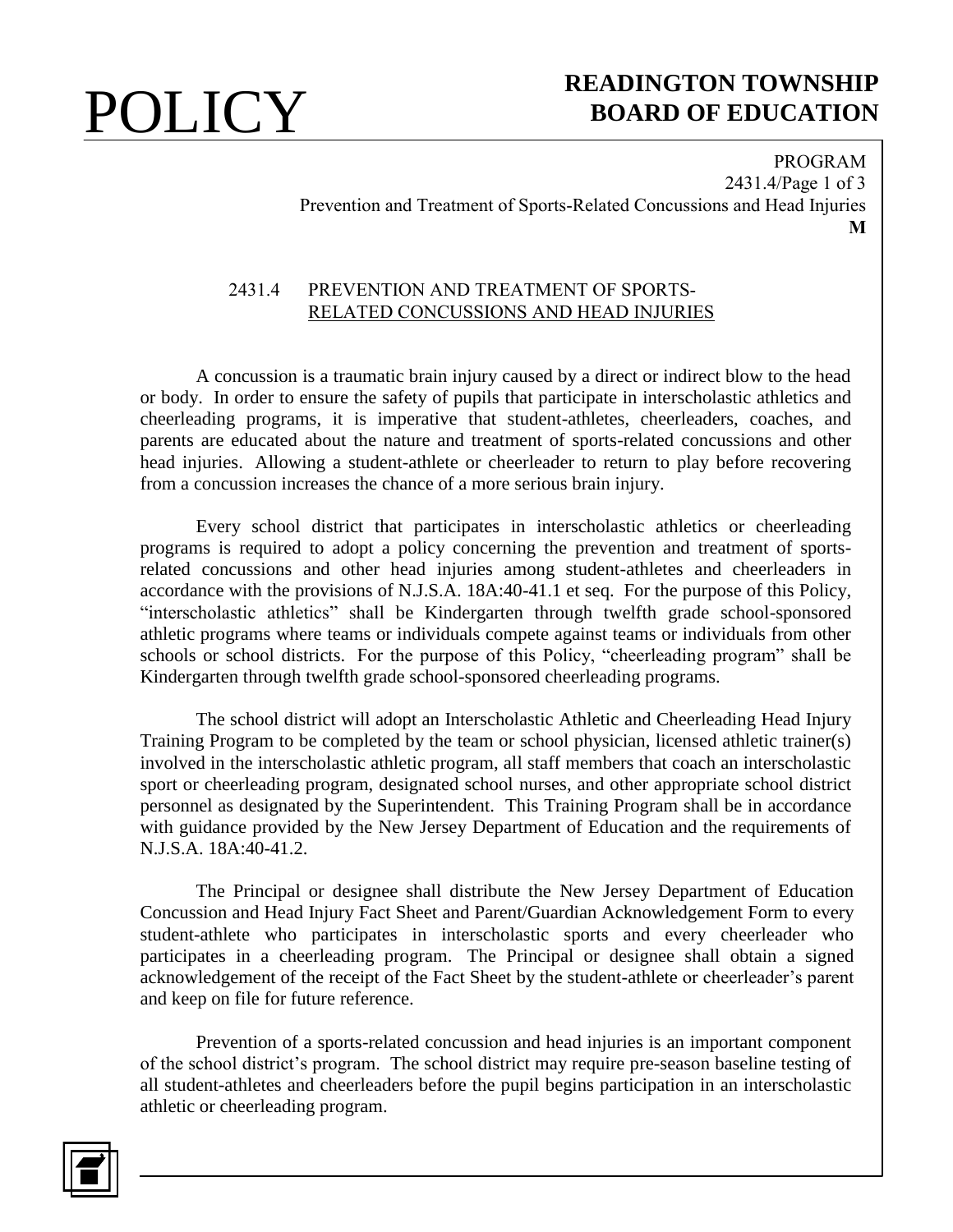# **POLICY** READINGTON TOWNSHIP **BOARD OF EDUCATION**

PROGRAM 2431.4/Page 2 of 3 Prevention and Treatment of Sports-Related Concussions and Head Injuries **M**

Any student-athlete or cheerleader who exhibits the signs or symptoms of a sportsrelated concussion or other head injury during practice or competition shall be immediately removed from play and may not return to play that day. Emergency medical assistance shall be contacted when symptoms get worse, loss of consciousness, direct neck pain associated with the injury, or any other sign the supervising school staff member determines emergency medical attention is needed. If available when the student-athlete or cheerleader is exhibiting signs or symptoms, the pupil will be evaluated by the school or team physician. The Principal or designee shall contact the pupil's parent and inform the parent of the suspected sportsrelated concussion or other head injury.

Possible signs of a concussion can be observed by any school staff member or the school or team physician. Any possible symptoms of a concussion can be reported by the student-athlete or cheerleader to: coaches; licensed athletic trainer; school or team physician; school nurse; and/or parent. The Principal or designee shall provide the student-athlete or cheerleader with Board of Education approved suggestions for management/medical checklist to provide to their parent and physician or other licensed healthcare professional trained in the evaluation and management of sports-related concussions and other head injuries.

A student-athlete or cheerleader who participates in interscholastic athletics or a cheerleading program and who sustains or is suspected of sustaining a concussion or other head injury shall be required to have a medical examination conducted by their physician or licensed health care provider. The pupil's physician or licensed health care provider shall be trained in the evaluation and management of concussion to determine the presence or absence of a sports-related concussion or head injury.

The pupil's physician or licensed health care provider must provide to the school district a written medical release/clearance for the pupil indicating when the pupil is able to return to the activity. The medical release/clearance must indicate the student-athlete or cheerleader is asymptomatic at rest and either may return to the interscholastic athletic activity or cheerleading program because the injury was not a concussion or other head injury or may begin the district's graduated return to competition and practice protocol outlined in Regulation 2431.4. A medical release/clearance not in compliance with this Policy will not be accepted. The medical release/clearance must be reviewed and approved by the school or team physician.